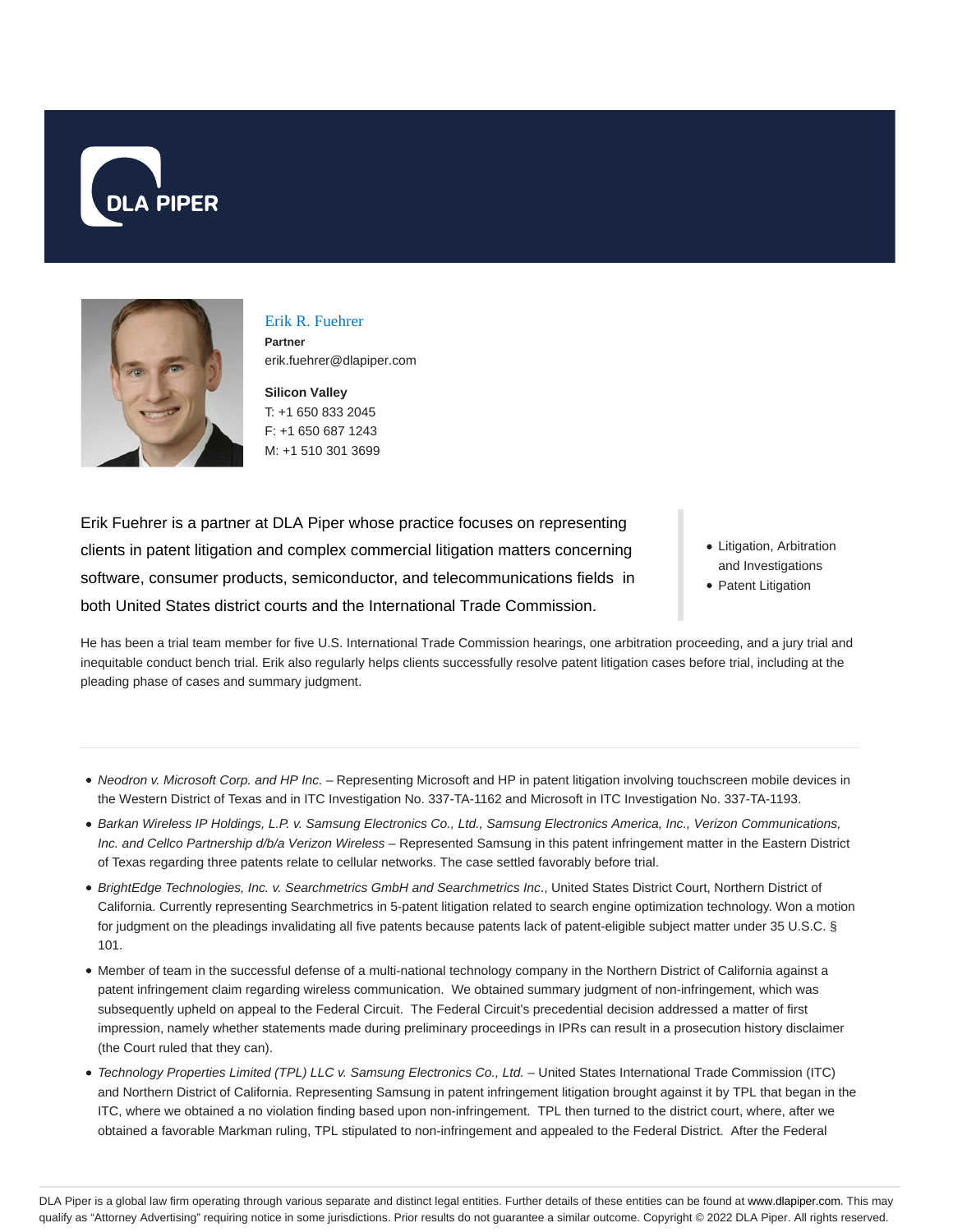Circuit largely upheld the district court's claim construction, we obtained summary judgment of non-infringement judgment. The case currently is on appeal to the Federal Circuit.

- Certain Optical Disc Drives, Components Thereof, And Products Containing The Same (337-TA-897). Represented respondent in ITC investigation involving 6 patents regarding optical disc drive technology. Obtained two Initial Determinations from the ALJ finding complainant did not have standing, which were upheld by the Commission after review.
- Cypress Semiconductor Corp. v. GSI Technology, et al. United States International Trade Commission and Northern District of California. Represented Respondent GSI Technology, Inc. and certain of its customers in this ITC investigation in which Cypress Semiconductor alleged that GSI's SRAM chips infringed four Cypress patents. The ALJ's Initial Determination found no infringement as to any of the four patents and no domestic industry. The Commission affirmed the non-infringement and domestic industry findings and further found one of the four patents invalid.
- Freescale Semiconductor, Inc. v. Zoran Corp., et al. United States International Trade Commission, Inv. No. 337-TA-822. Represented Respondent CSR in this investigation brought by Freescale involving bus termination circuitry in semiconductor devices. Obtained an Initial Determination (affirmed by the Commission) terminating the Investigation.
- Freescale Semiconductor, Inc. v. CSR (formerly Zoran Corp.), et al. United States International Trade Commission, Inv. No. 337-TA-786. Represented Respondent CSR in this investigation brought by Freescale involving bus termination circuitry in semiconductor devices. Obtained a Final Determination of no violation based upon findings of non-infringement, invalidity and no domestic industry.
- Represented a multinational technology client in a five patent United States International Trade Commission investigation concerning mobile device power management and touchscreen technologies. Obtained an Initial Determination by the ALJ, and a Final Determination from the Commission, finding no violation as to all patents based upon findings of non-infringement and no domestic industry.
- Nazomi Communications, Inc. v. Samsung Telecommunications America, LLC, et al. United States District Court, Northern District of California. Representing defendant Samsung in this patent case dealing with Java hardware acceleration and the Dalvik.

### **CREDENTIALS**

## Admissions

California

## Prior Experience

- Judicial Extern, the Honorable Ronald M. Whyte, United States District Court, Northern District of California (June 2005 Aug. 2005)
- Research Assistant for Professor Lauren Edelman, Berkeley Law (Oct. 2002 Aug. 2004)

## **Recognitions**

• The Legal 500 United States 2021 - Recommended, Patent Litigation: Full Coverage

## **Education**

- J.D., University of California, Davis School of Law
- B.A., Political Science, Sociology, University of California at Berkeley

## **Courts**

- United States Court of Appeals for the Federal Circuit
- United States District Court for the Central District of California
- United States District Court for the Eastern District of California
- United States District Court for the Eastern District of Michigan